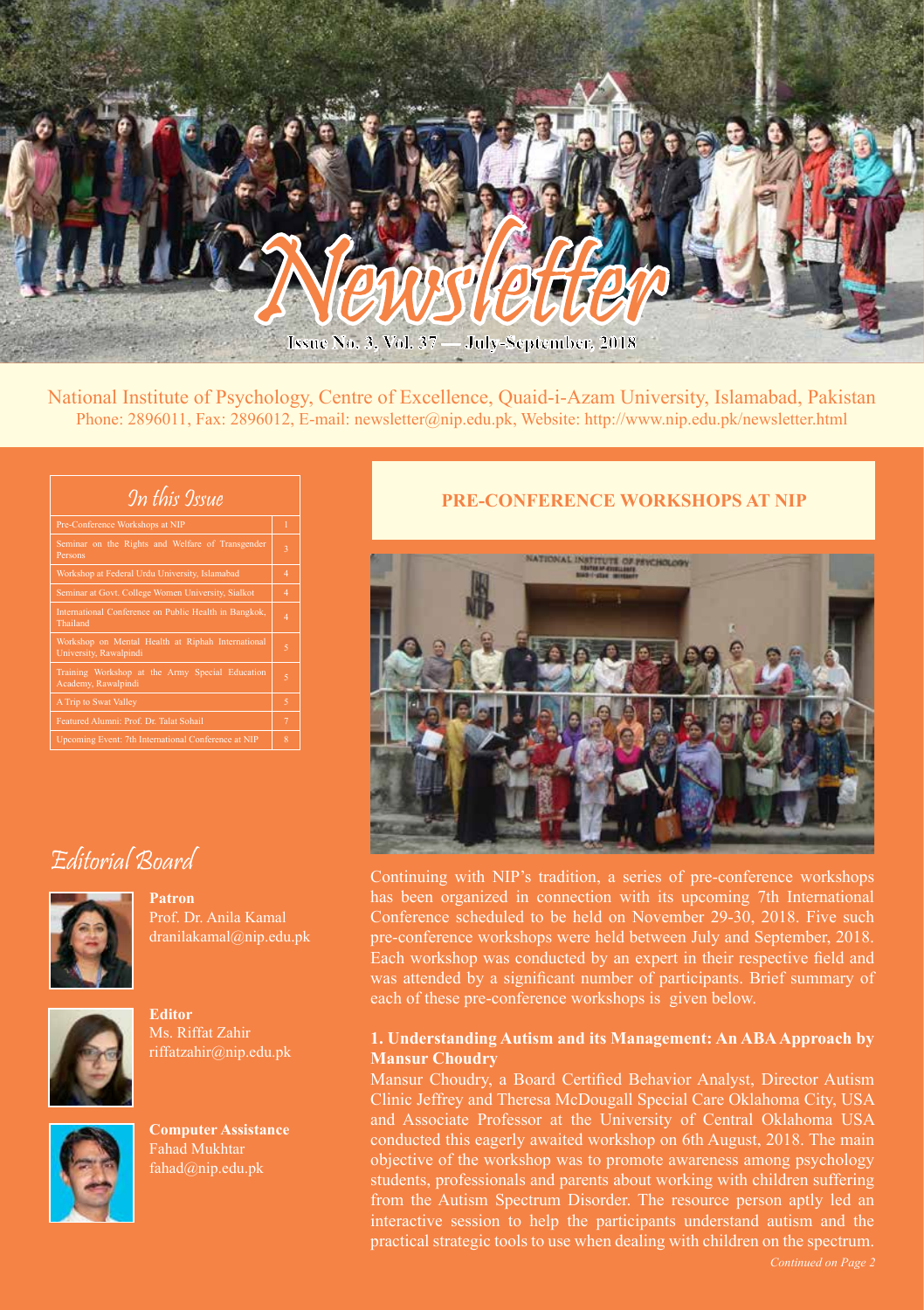#### **NIP Activities**



He walked the participants through the stages of grief that parents experience while seeking intervention and remediation for their child and emphasized on the need to learn how to help parents make the right choices and decisions for their autistic child's needs and disseminated the knowledge on Applied Behavior Analysis based intervention to deal with autism.

#### **2. Building Resilience in Mental Health Professionals by Dr. Ambrin F. Masood**

The workshop was conducted by Dr. Ambrin F. Masood, a school psychologist and assistant professor at the College of Allied Health Professions Montana State University Billings, USA on 8th August, 2018. This workshop aimed to equip mental health students and professionals with the skills and knowledge of resilience, character strengths and a thriving life – the elements of which are summarized as PERMA (positive emotions, engagement, relationships, meaning & achievement) as per Seligman (2011). The resource person started the workshop by introducing the concept of resilience and went on to highlight its basic philosophy, the mental factors that contribute to it. Later, she talked about the role of cognitive restructuring and enhanced performance skills in promoting a sense of control and self-confidence, and managing change effectively and responsibly to ensure that change is seen as an opportunity rather than a roadblock. Hands–on group and individual exercises throughout the workshop kept the audience interested and engaged in the daylong session.



## **3. Implementation of Prolonged Exposure Therapy for PTSD by Dr. Maleeha Abbas**

On 16th August 2018, Dr. Maleeha Abbas from the VA Puget Sound Healthcare System Seattle, WA, USA conducted a beginner level training in the use of Prolonged Exposure Therapy for survivors of trauma. The resource person, because of her extensive clinical experiences in diverse community mental health settings in the US, effectively covered the basics of all components of PE and discussed in detail the empirically-supported, psychotherapeutic treatments for chronic PTSD and the comparative efficacy of these treatment approaches. She gave



ideas about implementing treatment components including psycho-education, breathing retraining, in-vivo exposure and imaginal exposure and also on how to modify PE procedures in order to tailor the treatment to the client's response to exposure. Interactive lecture, discussion, case examples and videos were used to accomplish the goals of the workshop.

#### **4. Spring-clean Your Life through Stress Management: Coping Strategies for Stress in Life and at Work by Yasir Masood Afaq**

The workshop was conducted on 11th September, 2018 by Yasir Masood Afaq, an acclaimed life coach, trainer and founding director of House of Wellness (HOW), a residential mental health facility in Islamabad. The day-long capacity building workshop was powered by advanced interventional strategies stemming from positive psychology, and personal wellbeing for ensuring personal and professional wellbeing and resilience for day-to-day life or traumatic situations. Interactive lecturing and multiple hands-on activities/exercises were used by the resource person to educate participants about the fundamental constructs of personal wellness and ability to attain it and to enable them with an ability to cope with an ability to cope with their routine and extraordinary stressful scenarios.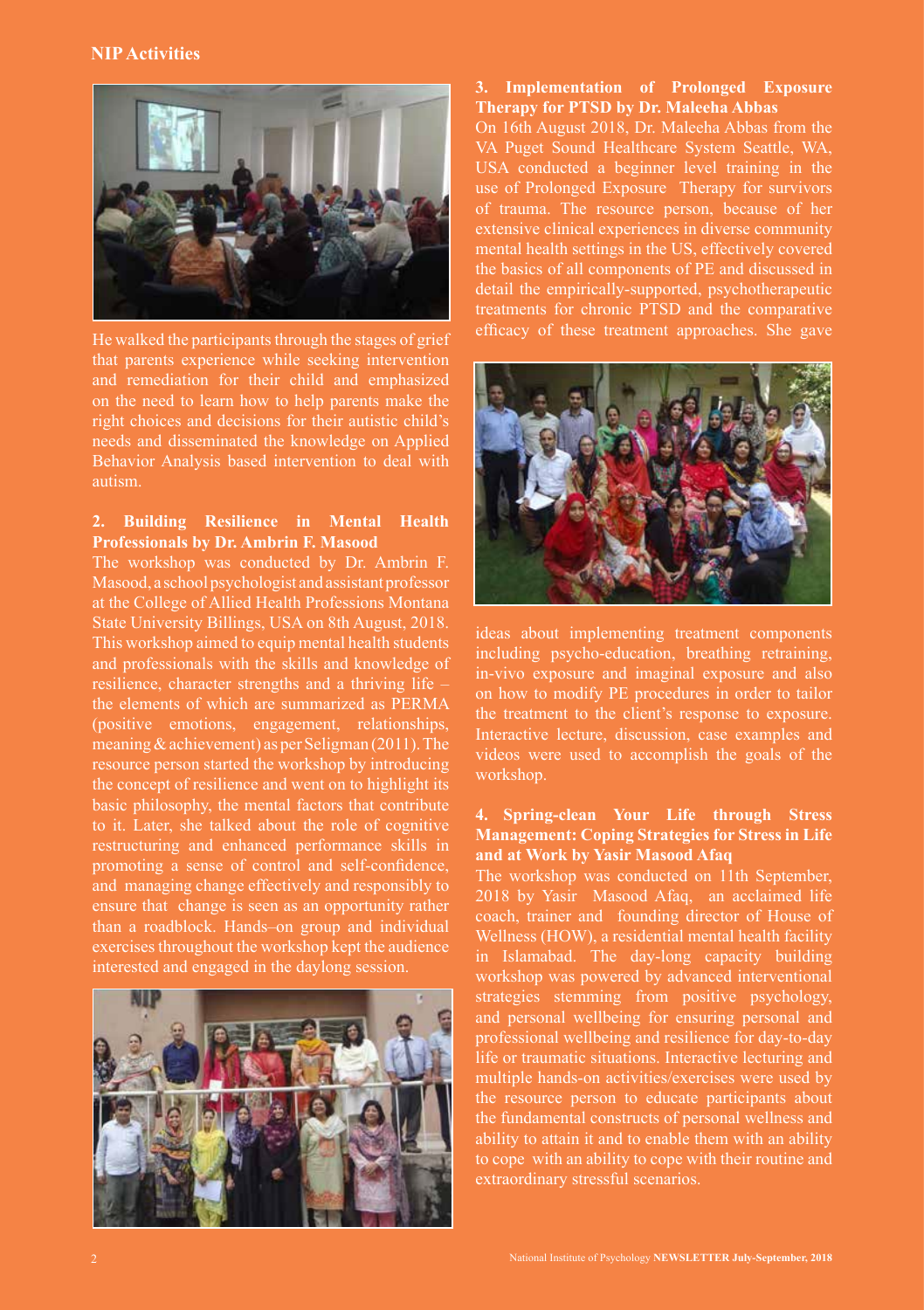#### **NIP Activities**



**5. Interpretative Phenomenological Analysis: Introduction and Advanced Data Analysis by Dr. Fahad Riaz Choudhry**

Dr. Fahad Riaz Choudhry, a clinical psychologist who has recently finished his PhD from Monash University conducted this day-long workshop on Tuesday, 25th September, 2018.

The workshop focused on understanding the use of IPA and its philosophical underpinnings and hands on training session on in-depth data analysis in IPA. The main objectives of the workshop were to provide an opportunity to the participants to understand the



theory of IPA and to learn advanced qualitative data analysis using IPA. Lecturing, practice sessions and group activities were used by the resource person to meet the workshop objectives. The content covered by the resource person during the workshop included introduction to different methods of qualitative research, hermeneutics, phenomenology/ lived experiences, a case study by Jonathan Smith, sampling in IPA studies, mixed method and/or IPA?, data collection in IPA, 3 levels of in-depth data analysis in IPA, and distinctive analysis feature of IPA than thematic analysis and other approaches.

*Reported by Ms. Riffat Zahir*

#### **SEMINAR ON THE RIGHTS AND WELFARE OF TRANSGENDER PERSONS**

Being a subject matter expert in the field of psychology of gender and transgender, Dr. Humaira Jami from the NIP faculty, was invited as a panelist in a seminar held in connection with the rights and welfare of transgender persons on 9th August, 2018 at the Supreme Court of Pakistan, Islamabad. The event had been arranged by the Punjab Social Protection Authority on Supreme Court's recommendation and many stakeholders assembled to discuss the issues that transgender personas are facing and reforms to support development of transgender policy. The seminar was chaired by Justice (R) Khilji Arif Hussain while Chief Justice Saqib Nisar chaired the concluding ceremony. The seminar was well attended by the leading government and nongovernmental officials and prominent transgender persons currently fighting for their rights were also in attendance. Recommendations from the experts were sought to be shared with Law and Justice Commission of Pakistan Supreme Court.

Speaking on this occasion, Dr. Humaira Jami shared her views regarding barriers transgender persons are facing in registering for their desired gender and she furnished related recommendations to handle the issues. She also highlighted the concerns on the Act for Transgender Rights recently passed by the

National Institute of Psychology **NEWSLETTER July-September, 2018** 3

Senate (May, 2018) in psychosocial and religious context. She also highlighted that currently we are merely focusing on the rights of male-to-female transgenders, while concerns of female-to-male transgender persons are yet to be addressed. She requested the Honorable Justice to make, researchers working in academic/university settings on the issues of transgender persons, an active part of such seminars, workshops, and policy making to make more informed decisions based on evidencebased research. The seminar was concluded with the undertaking that series of such seminars would be held to keep addressing the rights and protection of transgender persons.

*Reported by Dr. Humaira Jami*

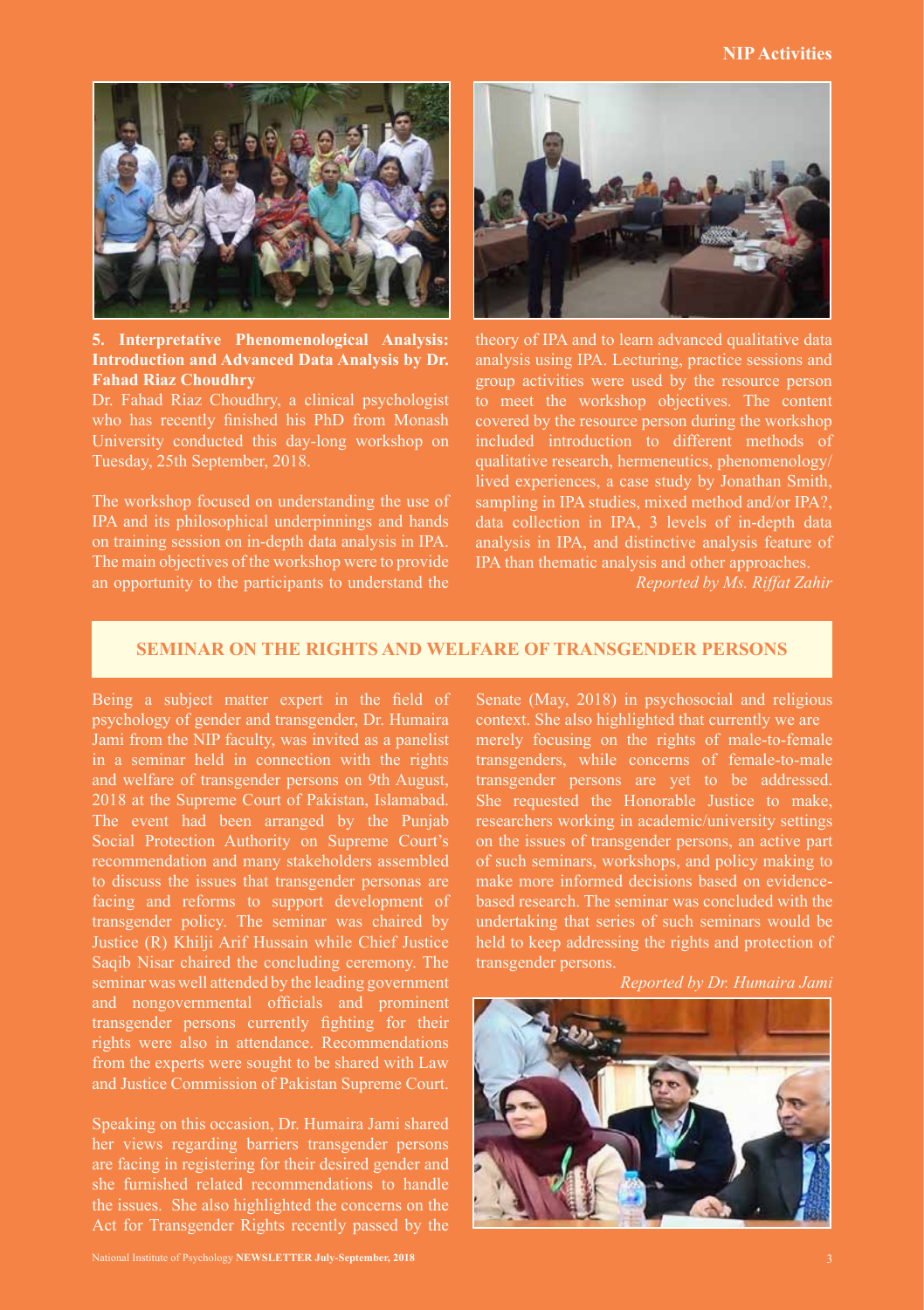## **WORKSHOP AT FEDERAL URDU UNIVERSITY, ISLAMABAD**

On 18th September, 2018, Dr. Sobia Masood from the NIP faculty participated as a resource person in a workshop titled 'Peace Building Through Dukhtaran-e-Pakistan' jointly organised by the Federal Urdu University Islamabad, International Islamic University Islamabad and Pakistan Initiative for Mothers & Newborns Alumni Trust.

Speaking on this occasion, Dr. Masood discussed psychological reasons behind growing extremism and intolerance in the society. The attending participants, who ranged from religious scholars, social workers, women rights activists, political leaders and the businesswomen, unanimously agreed on the need for women to be more actively engaged



in peace-building efforts in the country.

*Reported by Dr. Sobia Masood*

# **SEMINAR AT GOVT. COLLEGE WOMEN UNIVERSITY, SIALKOT**

On 2nd July, 2018, NIP faculty Dr. Sobia Masood participated as a resource person in a two-day seminar titled 'Women for Peace' organized by the Govt. College Women University, Sialkot in collaboration with Paigham-e-Pakistan Project of the federal government and International Muslim Women Union (IMWU) in order to promote harmony and integration in the society. In her talk, Dr. Masood discussed about violent extremism and the role of women in eradicating the issue and promoting peace and harmony in society. It was unanimously agreed that any national effort to promote peace and tolerance could not be complete without the representation of women who play a fundamental role in the reformation of society in both private and



public spheres.

*Reported by Dr. Sobia Masood*

# **INTERNATIONAL CONFERENCE ON PUBLIC HEALTH IN BANGKOK, THAILAND**

In the third week of July, the International Institute of Knowledge Management (TIIKM) organized an International Conference on Public Health in Bangkok, Thailand. The conference provided researchers from 31 different countries to present empirical work. A major focus of the conference was on developing an understanding of mental health issue. Ms. Saira Khan from the National Institute of Psychology presented a paper titled "Role of Internalizing and Externalizing Behavioral Problems among Patients with Borderline Personality Disorder: Mediating Role of Adaptive Family Functioning".

*Reported by Ms. Saira Khan*

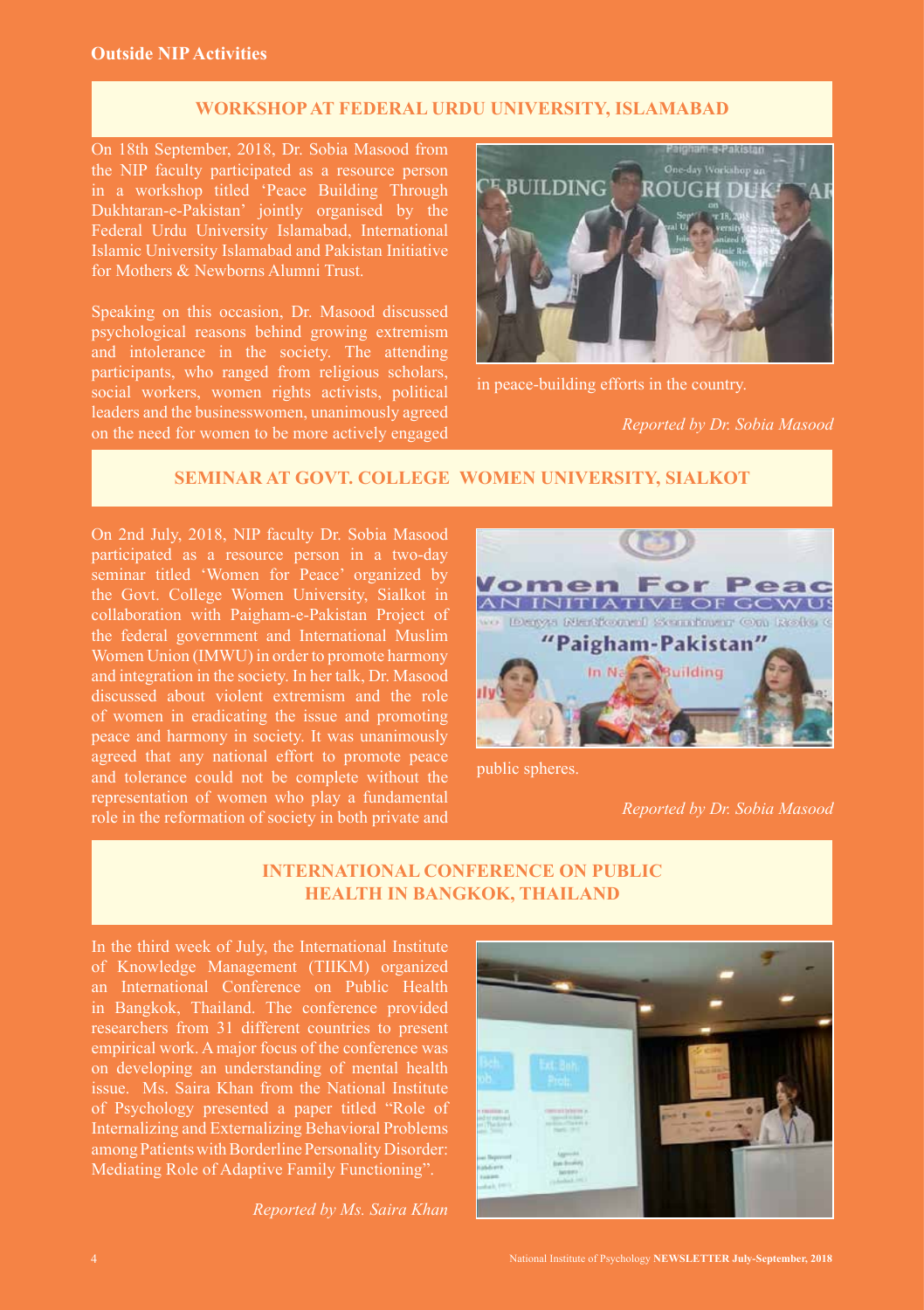## **WORKSHOP ON MENTAL HEALTH AT RIPHAH INTERNATIONAL UNIVERSITY, RAWALPINDI**

In the first week of September, Ms. Raiha Aftab from the NIP faculty served as a resource person for a workshop on mental health awareness. The workshop was delivered at the Riphah International University, Rawalpindi and had been organized by a budding NGO, Al-Omin. It included an activity based orientation to why mental health is important, mental health across the ages, benefits of good mental health, and who can provide best help in dealing with mental health related issues. The sessions consisted of various soft psychological skills like managing stress and monitoring day-to-day well-being. The workshop was attended by students of psychology and behavioral sciences and social workers from the twin cities of Islamabad and Rawalpindi. The focus of the workshop was on highlighting protective



factors, early diagnosis and intervention, role of educators, and linking families and communities with schools.

*Reported by:Ms. Raiha Aftab*

# **TRAINING WORKSHOP AT THE ARMY SPECIAL EDUCATION ACADEMY, RAWALPINDI**

From 10th to 14th Sept. 2018, Ms. Raiha Aftab from NIP faculty attended a 40-hour training workshop on essentials of a registered behavioral training by Ms. Jawahar Alvi. The workshop was conducted under the banner of Behavioral Institute of Special Education Services, USA and Army Special Educational Academy, Rawalpindi. The five day workshop focused on training related to principles of learning and schooled participants in developing an orientation and aptitude for using applied behavior analysis in managing behaviors of children and individuals with special needs.

*Reported by Ms. Raiha Aftab*



# **A TRIP TO SWAT VALLEY (26th-29th September, 2018)**

Following the convention of an annual stay trip in the summer, NIP's outing for the year 2018 was planned for the Swat Valley. Keeping alive the memories of last year's majestic tour to Gilgit-Baltistan, NIP students had been eyeing on this year's tour for quite some time; something that resulted in quick registration for a trip seat.

It was the morning of Wednesday 26th September, 2018 when the travel group of NIP students, and faculty departed for Swat from Islamabad. The first stay was planned at the PTDC Motel, Saidu Sharif where trippers had their lunch, prayers, and a bit of time to relax. Next the group moved to a picnic spot on the bank of River Swat named Fizzagat. Around

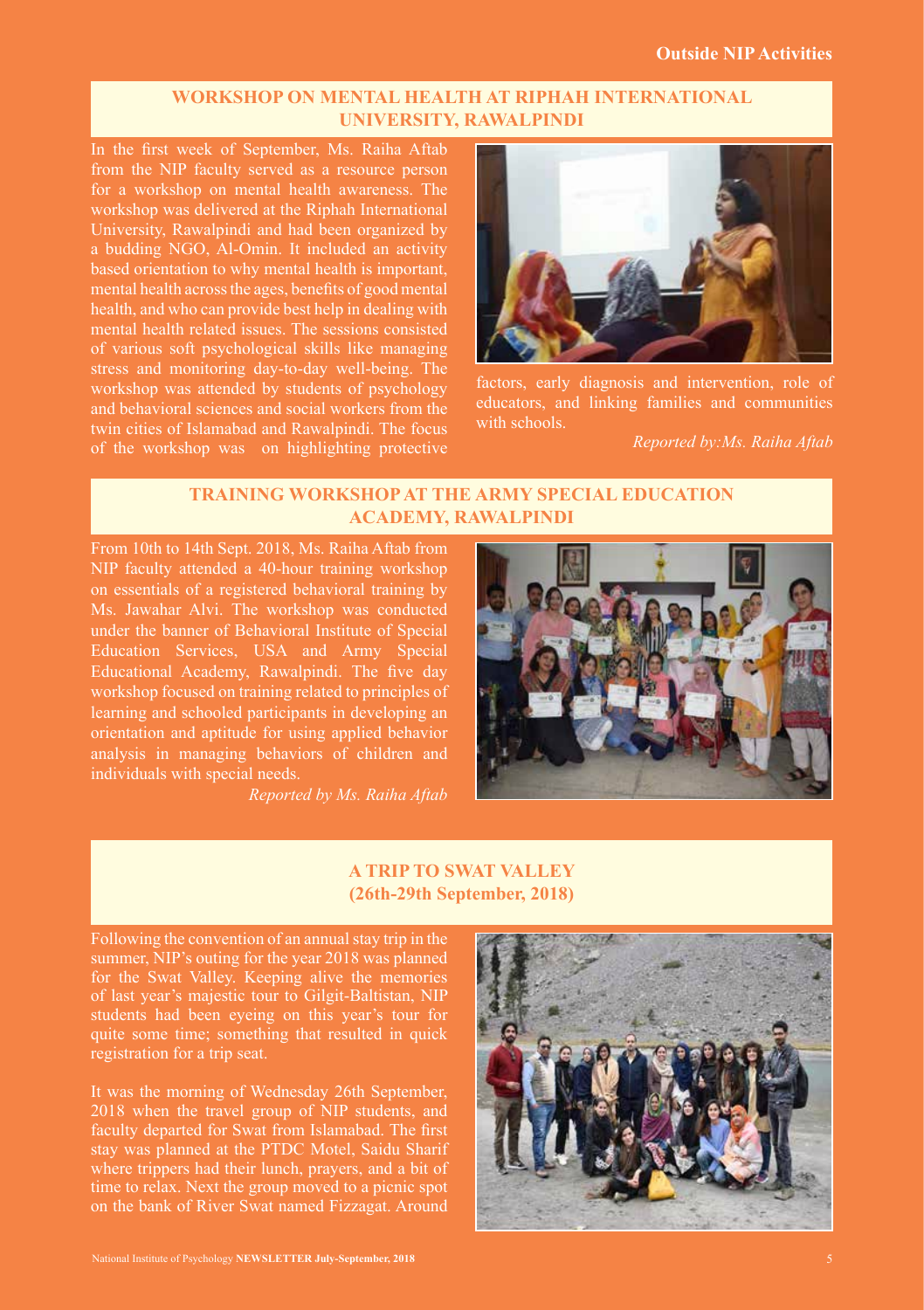## **Annual Trip**

evening, the group started the journey towards the PTDC Motel, Miandam where the group experienced chilling weather during the tour for the very first time. After dinner, different groups engaged in different kinds of activities like walking, enjoying coffee, having gossip, playing ludo, singing and listening to music. The next morning provided the trippers a privilege to witness lush green mountains all around PTDC Motel, Miandam making up an extremely beautiful view. After having breakfast, the activity of the day started with a short walking tour to a nearby trout farm where faculty and students got opportunity to see trout fish (a specialty of the region) by throwing fish food in the water. After enjoying at the trout farm, the expedition started for Kalam which was the real treat.

On their way to Kalam, the trippers crossed Madyan and stayed at Behrain for a few hours and enjoyed a



lot alongside the roaring water. The trippers were then taken to a riverside spot where they enjoyed fries, tea, and the riverside view. From there the aimed destination was the PTDC Motel, Kalam. Travelling through a rough road track, the destination was reached at night. The sheer chily weather amused the vacationists. After having dinner, the trippers went to Kalam Bazar and bought traditional jewelry, dry fruits, and souvenir for loved ones. Some of our groups had late night sittings in different coffee shops and others enjoyed themselves while exploring the premises of PTDC Motel, Kalam.

Again the real beauty of place was unveiled the next morning after sunrise. The view had all the desirable elements of a beautiful scene: lush green mountains, rocky cliffs, snow-capped peaks, and Ushu River. It was a cheerful morning and everybody looked forward to the day ahead since the day was reserved to move farther from Kalam. After breakfast jeeps were ready to fetch the trippers to get them to the day's extravagance. Leaving from PTDC Motel, Kalam the first stay was at the Kalam Forest. Everybody had a refreshing experience during the stay in thick forest. Then moving further, there were two short stays alongside Ushu River. Moving forward on the bumpy and jumpy track, the group



spent time on a high cliff waterfall where some of the trippers preferred to trek up however others chose to enjoy the scenery all around. After a very brief stay at 'Chashma Shifa', the group reached Mohdand Lake. The strong icy-cold wind did not allow the group to roam around the place and we felt relieved when asked by the organizers to spend some time in the nearby camps. The group had an entertaining time within these camps where they were also served tea and lunch. When the wind slowed down, the group moved around the place and enjoyed the landscape. From here a brief visit was made to Lake Saifullah where again a majestic landscape was at hand. The group had a pleasing experience there. From this location, the expedition started its backward journey to the PTDC Motel at Kalam. After dinner, a bonfire was ready to entertain the trippers. On this occasion, the trip organizers provided with an adds-on stuff as they had invited Mr. Mir Afzal, a famous folk musician of the region, who enjoys an international fame for his skill. Mr. Afzal played different folk tunes on 'Sitaar' at the bonfire. After this performance, students and faculty also enjoyed music along with the rising moon.



Next morning, the journey back home commenced after breakfast. A brief stay was made at Madyan. The trippers took a lunch break at a roadside hotel in Chakdra. From there, we departed around evening and reached Islamabad at night with light-hearted memories of the trip to the Switzerland of Pakistan.

*Reported by Ms. Sara Imtiaz*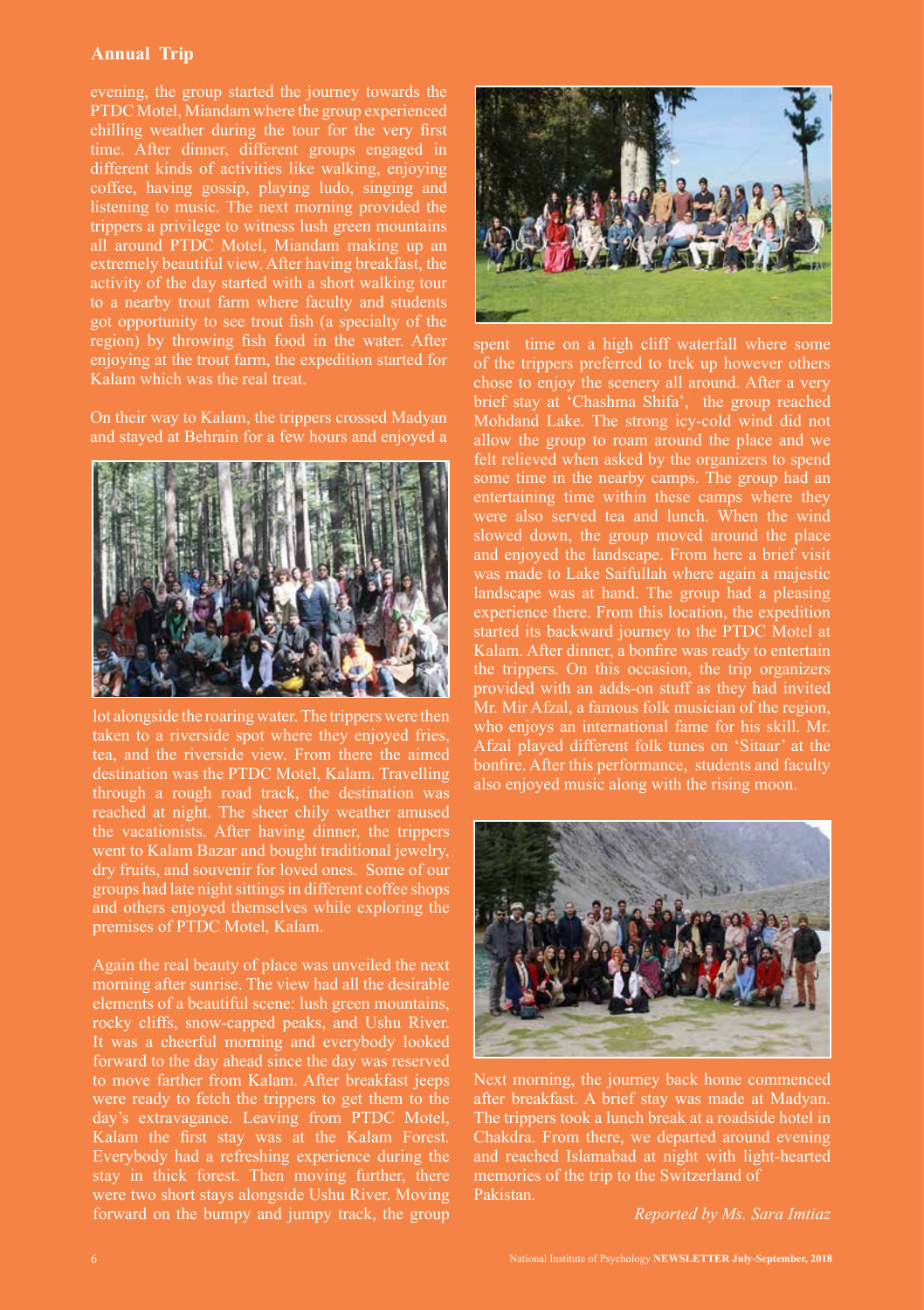*Featured Alumni Prof. Dr. Talat Sohail*



Prof. Dr. Talat Sohail, an alumna from the National Institute of Psychology, Islamabad hails from an educated family. She is the daughter of Prof. Dr. Agha Sohail an internationally famous novelist, short-story writer and

an educationist who through his vision and writings promoted a concept about a society where social justice prevails and where women are treated equal to men in their abilities and potentials. Her siblings are highly educated and serving as doctors, engineers and teachers in executive positions in top rated government institutions of the country and abroad.

Dr. Sohail is the chairperson of the Department of Applied Psychology Lahore College for Women University, Lahore since 2012. Under her competent leadership, the department has been expanded and is successfully running state of the art BS, MS and PhD programs in Applied Psychology. The Department of Applied Psychology has had the honor of organizing its First International Conference on Health and Wellbeing, 2017 and First Mental Health Week, 2018 under her able supervision.

Dr. Sohail completed her high school from Cathedral School Lahore and then went to Lahore College for Women for graduation. She did her M.Sc. in Applied Psychology from Punjab University, Lahore, M.Phil from National Institute of Psychology, Islamabad and PhD from Lahore College for Women University, Lahore. The best parents, teachers and mentors in the country have groomed her; something that is reflected through her manners and dealings.

Besides teaching at the Department of Applied Psychology Lahore College for Women University, Lahore, Dr. Talat Sohail has also been teaching courses in several programs in other departments of the university. Examples of such programs and departments include MS Computer Science and MS Management Sciences where she has taught a course on Research Methods. She has also taught a course on Character Writing at

the Department of Film Production. Dr. Sohail also has had the unique opportunity of teaching at the Virtual University, Pakistan and two of her recorded courses namely Psychopathology and Personality Theories have been quite popular with her students.

Dr. Sohail was appointed as the resource person for PHEC faculty development of newly appointed lecturers of LCWU and all Punjab government colleges lecturers from 2007 to 2009. She is also presently a member of the PHEC Accreditation Committee.

Dr. Sohail is a teacher, counselor, researcher and administrator actively engaged in multiple responsibilities at LCWU. She provides professional consultancy to public and private sector universities as a member of numerous Boards of Studies, Boards of Faculty and Selection Boards. She has been working with the highest forums of the country including Federal Public Service Commission, Punjab Public Service Commission and Baluchistan Public Service Commission in areas of personnel selection, interviews, and paper setting and as an examiner.

Dr. Sohail has chaired several scientific sessions of national and international conferences held by Punjab University, University of Management and Technology, Government College University, National Institute of Psychology, Islamabad and Lahore College for Women University. Her research contribution includes some forty MS research projects completed and showcased. She has authored some twenty research articles which have been published in national and international HEC recognized journals such as Pakistan Journal of Psychological Research (NIP), Pakistan Vision (PU), Journal of Research (Humanities-BZU), Journal of Arts and Social Sciences (LCWU), Journal of Psychology, (GCU), Pakistan Journal of Psychology, Institute of Psychology University of Karachi, International Journal of Research Studies in Psychology (KU), Psyche (India). She is an associate editor and reviewer of several well reputed research journals of the country. Dr. Sohail is also an executive member of Pakistan Psychological Association (PPA), Muslim Society for Advancement of Psychology (MSAP) and the Rising Sun Society working for the mentally challenged children of Lahore.

*Compiled by: Prof. Dr. Talat Sohail*